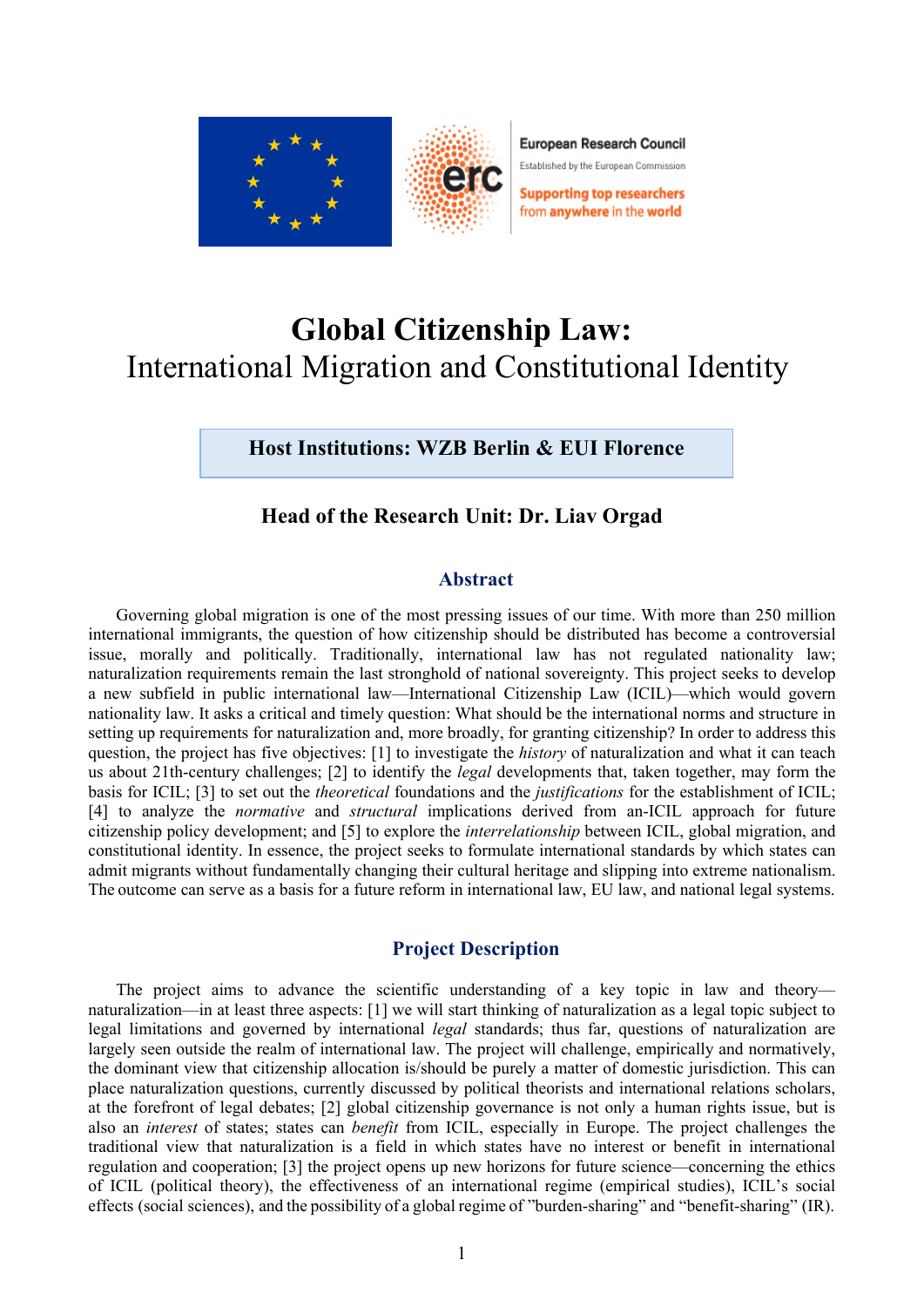**Structure**: the project is made up of five phases, each in a different field: [1] constitutional identity and global migration; [2] theory and policy of naturalization; [3] international law and governance of citizenship; [4] citizenship and governance in the European Union; and [5] the history of naturalization.

#### **Constitutional Identity and Global Migration**

Immigration, more than anything else, has revived the question of constitutional identity. Immigrants encourage nation-states to define themselves. Perhaps for the first time in human history, nation-states currently offer, or attempt to offer, a *legal* definition of their identity. As George Orwell rightly observed, "It is only when you meet someone of a different culture from yourself that you begin to realise what your own beliefs really are." To a large extent, the substance of the requirements "we" demand of "them" is about "us." It mirrors the qualities that "we" value in others and reflects the essentials that define "us" as a nation.

The nexus between immigration policy and constitutional identity has occupied political philosophy since ancient Greece. The project will examine the concept of constitutional identity—its normative sources, methods of identification, mechanisms of protection, etc.—and how states define collective identity in their constitutions; whether it is morally justified to protect fundamental changes in a country's constitutional essentials by setting selective rules for admission; how can countries be both open and global, while keeping a national "core" that goes beyond the global economy and political liberalism?; and how should states reconcile the tensions between the claims to identity made by majorities, and the rights of minority groups?

#### **Theory and Policy of Naturalization**

The manner in which citizenship should be allocated is one of the most sensitive decisions in any political community. And yet, naturalization policies have no clear theory; they include a little bit of everything citizenship tests, loyalty oaths, integration contracts, attachment requirements, and language demands; "citizenship for sale," citizenship preferences for co-ethnics abroad, and restoration of citizenship for former citizens. Some requirements are knowledge-based (language proficiency, civic knowledge), other are behavior-based (good moral character, residency), and others are based on ties with the host country (family, employment). Some requirements apply to entry into the territory (admission), while others to access to citizenship (naturalization). Very often, the goal of these policies is unknown, their format is arbitrary, their guiding ideology is controversial, their effectiveness is yet to be ascertained, and their justification is unclear. The law of naturalization has never been so central and relevant; yet, it suffers from a lack of guiding theory.

The project will address normative questions relating to the theory and policy of naturalization. Examples of questions are: Should the naturalization process merely maximize national interests, or also contribute to global interests? What goals and criteria should be justified in setting naturalization policies? Are criteria based on merits and skills always legitimate? Are nationality-based or foreign affairs considerations always illegitimate? Should a modern theory of naturalization follow a *jus nexi* principle of membership, demonstrating a "genuine link" to a country according to a functional points-based system? And should the concept of citizenship be more hybrid, whereby a country offers a range of subscription options (subscription membership) based upon different options and services, thereby creating spheres of differential citizenship?

#### **International Law and Governance of Citizenship**

International law does not generally regulate the law of naturalization; it defers to state authority in setting up naturalization rules. This state of affairs creates three difficulties. First, a *human rights approach*: an international regime should prevent some of the mistreatment of resident aliens and abuse of power in citizenship allocation. Second, *state interests*: with the growing number of immigrants demanding citizenship, it is sometimes in the interest of states to have some guidance on the legitimate goals and means to restrict access to citizenship without being condemned for human rights violations. Third, as with other transnational issues, the movement of people requires some level of *international framework and*